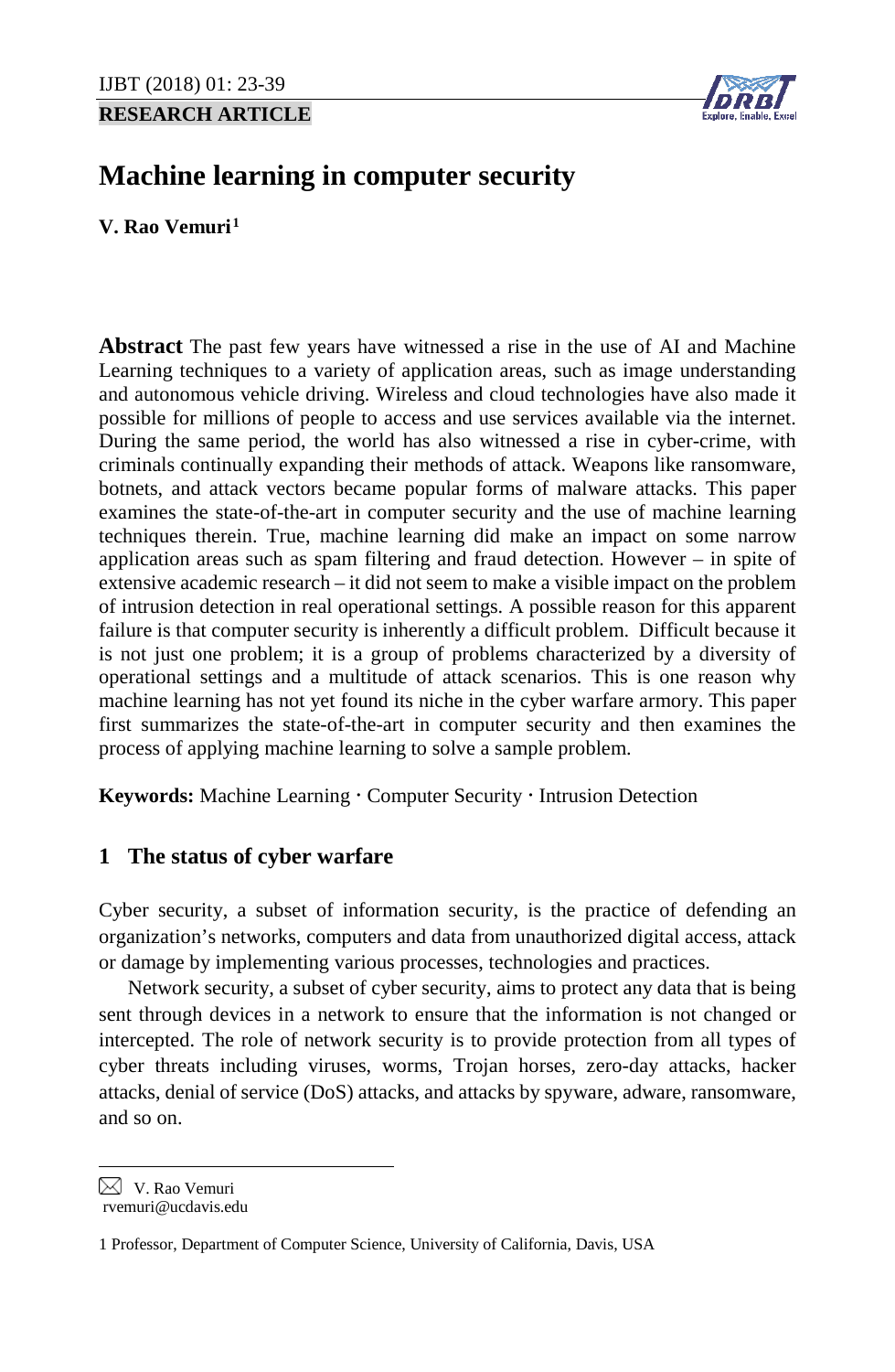With the advent of wireless technology, cloud computing and Internet of Things (IoT), the world is becoming one huge integrated network. This means that an increasing amount of personal and corporate information exists in the cloud where it potentially interchanges with a multitude of devices. A compromised network does not only mean access to private banking details, but also access to public infrastructures such as traffic lights, GPS tracking systems, water services, and power plants. Under these circumstances, faster and more reliable intrusion detection techniques become necessary both to diagnose and prevent attacks. To meet this challenge, some are suggesting the use of the power of parallel computing platforms like MapReduce and Hadoop, an open-source software framework for distributed storage and processing of big data [7, 11].

#### **1.1 Hacking has gone pro**

At the turn of the century, almost all threats to computer systems were malware programs (viruses, worms, and Trojans) written by pranksters. Although some malware did harm, most simply annoyed people. Professional and state-sponsored hackers were there, but they were not the norm.

Nowadays almost all malware is created to steal money or corporate secrets [14]. Professional hackers make millions of dollars, victimizing individuals and corporations with almost no fear of being prosecuted. Malware has morphed from innocuous, funny viruses and worms to identity-stealing programs and ransomware. Advanced persistent threats (APTs), such as mobile surveillanceware like JadeRAT, officially or unofficially working on behalf of a foreign government, are the new normal. According to the FBI, cyberwar will turn black in the coming years with sinister activities like taking control of a moving vehicle from a distance or remotely turning off a heart pacemaker [1].

#### **1.2Breach detection tools have improved**

Once antivirus scanners were the main tools for breach detection. Now, products have been developed to detect when someone is doing something malicious, even if that someone is a "legitimate" user.

Event monitoring systems are improving. Many companies are now storing and analyzing billions of events a day, using huge disk storage arrays. Intrusion detection has moved beyond detecting simple malicious activity to detecting anomalous events that are out of character for a company and its employees. Connections to known, questionable networks are tracked and reported like the antivirus detections of yesteryear. Data leak protection  $(DLP)^1$  $(DLP)^1$  has become big business.

<span id="page-1-0"></span><sup>&</sup>lt;sup>1</sup> Roger A. Grimes, "Make stolen data worthless",

http://www.infoworld.com/article/2969372/security/how-to-make-stolen-data-worthless.html, August 11, 2015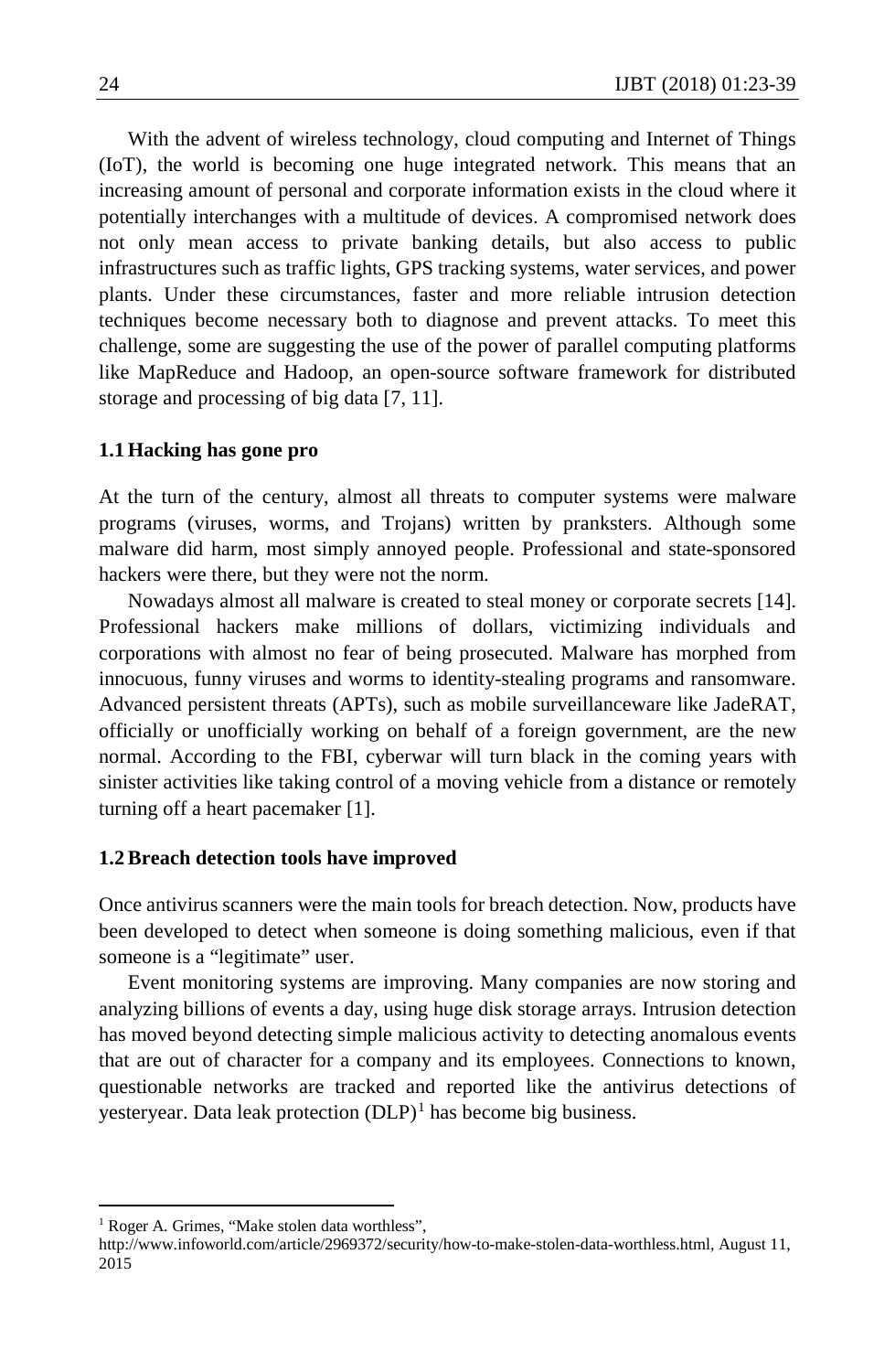### **1.3 Multifactor authentication and encryption are becoming the new default**

Many still use passwords, but most sites now offer two-factor authentication. Mobile phones and popular operating systems come with biometric identification by default. Identity authentication startup Trusona is making a world without passwords a reality.

Default encryption is on the rise despite nearly all governments protesting it<sup>[2](#page-2-0)</sup>. Today, most popular operating systems, computers, and mobile devices come with built-in, default-enabled disk encryption. More and more websites are using  $SSL<sup>3</sup>$  $SSL<sup>3</sup>$  $SSL<sup>3</sup>$ encryption by default although police and government agencies are trying to get rid of default encryption or enabling backdoors in the name of stopping criminals.

# **2. Computer security landscape**

Security is a hard problem. Hard because it is a complex problem with many facets. There are many types of attacks, each targeting a different layer of the ISO/OSI model as shown in Table 1.

| Layer Name            | Popular Protocols                                                    | Popular Attack Modes                                  |  |  |  |  |
|-----------------------|----------------------------------------------------------------------|-------------------------------------------------------|--|--|--|--|
| Layer 7: Application  | DNS, DHCP, HTTP, FTP,<br>IMAP, SSH, NTP, SMTP,<br>SNMP, Telnet, TFTP | DNS poisoning, Phishing,<br>SQL injection, spam.      |  |  |  |  |
| Layer 6: Presentation |                                                                      |                                                       |  |  |  |  |
| Layer 5: Session      | SMB, NFS, Socks                                                      |                                                       |  |  |  |  |
| Layer 4: Transport    | TCP (connection-based), UDP<br>(connection-less)                     | TCP attack, Routing attack,<br>SYN Flooding, Sniffing |  |  |  |  |
| Layer 3: Network      | IP-v4, IP-v6, ICMP, IPSec                                            | Ping. ICMP Flooding                                   |  |  |  |  |
| Layer 2: Data Link    | PPTP, Token Ring                                                     | ARP spoofing, Mac flooding                            |  |  |  |  |
| Layer 1: Physical     |                                                                      |                                                       |  |  |  |  |

**Table 1** Some Popular Attack Modes

Ping sweeps and port scans are used for reconnaissance. Sniffing captures packets as they travel through man-in-the-middle attacks intercepting messages intended for a third party. In spoofing, one sets up a fake device and tricks people to send messages

<span id="page-2-1"></span>3 Roger A. Grimes, "10 security technologies destined for the dustbin",

l

<span id="page-2-0"></span><sup>2</sup> Paul Venezia, "The Deep End"[, http://www.infoworld.com/article/2946064/encryption/encryption](http://www.infoworld.com/article/2946064/encryption/encryption-with-forced-backdoors-is-worse-than-useless-its-dangerous.html)[with-forced-backdoors-is-worse-than-useless-its-dangerous.html,](http://www.infoworld.com/article/2946064/encryption/encryption-with-forced-backdoors-is-worse-than-useless-its-dangerous.html) July 13, 2015

http://www.infoworld.com/article/2970447/security/10-security-technologies-destined-for-thedustbin.html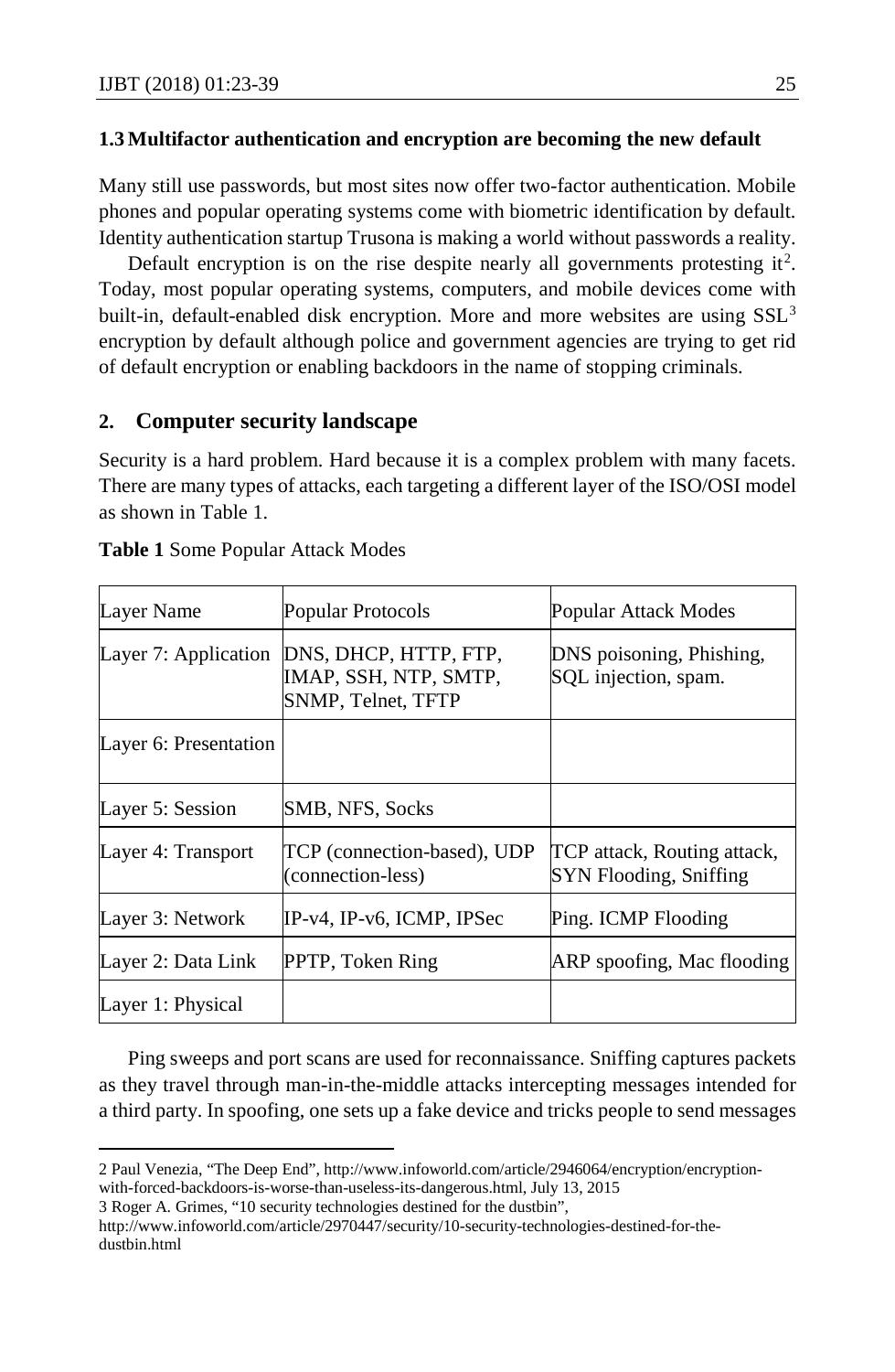to it. Hijacking means taking control of a session. Advanced persistent threats (APT) and multi-stage attacks are other challenging problems.

There are many components to a network security system that work together to improve the security posture. The most common network security components include firewalls<sup>[4](#page-3-0)</sup>, anti-virus software, intrusion detection and prevention systems<sup>[5](#page-3-1)</sup>, and virtual private networks<sup>[6](#page-3-2)</sup>.

# **2.1 Attack scenarios**

Attackers can take advantage of vulnerabilities in hardware, software, and protocols.

Active attacks are based on an alteration of the original message, or the creation of a false message. An active attack can be an interruption (e.g., masquerading) or modification (e.g., denial of service). In a masquerade, an unauthorized entity pretends to be authorized. (e.g. Due to a lack of authentication, Bob doesn't know if Tom is masquerading as Alice.) Modification results in loss of integrity. A modification attack, in turn, can be a replay or alteration attack. In a replay, if Alice wants to send \$100 to Tom's account, Tom captures that message and makes a second transfer of \$100. In an alteration, Tom captures Alice's message and alters it to read \$200. Denial of service attacks prevent legitimate users from using some services.

In a passive attack, the attacker does not intend to modify but indulges in monitoring the transmission to find out what is happening. There are two types of passive attacks. In Release of Message, the goal is to capture confidential data and put it publicly on the network. In Traffic Analysis, the attacker tries to find similarities between encrypted messages and deduces the original content.

The Speculative Execution attack or Spectre and Meltdown are two newly discovered attack scenarios that exploit critical vulnerabilities in modern processors. These hardware vulnerabilities allow programs to steal data that are currently being processed. While programs are typically not permitted to read data from other programs, these exploits can get hold of secrets stored in the memory of other running programs. This might include passwords stored in a password manager or browser, personal data such as photos, emails, instant messages and even business-critical documents. Unlike usual malware, Meltdown and Spectre are hard to distinguish from regular benign applications. These exploits do not leave any trace in a log file. Meltdown and Spectre work on personal computers, mobile devices, and in the cloud. Depending on the cloud provider's infrastructure, it might be possible to steal data from other customers. Intel has responded to this disclosure in terms of both software patches and firmware updates.

<span id="page-3-0"></span><sup>4</sup> "Managed Firewall Simplify and Streamline the Management and Monitoring of Your Firewall Device", https://www.secureworks.com/capabilities/managed-security/network-security/managed-firewall <sup>5</sup> "Managed IDS/IPS Two Devices You Shouldn't Be Without",

<span id="page-3-2"></span><span id="page-3-1"></span>https://www.secureworks.com/capabilities/managed-security/network-security/managed-ids-ips <sup>6</sup> Chey Cobb, "Ensuring Network Security with a VPN (Virtual Private Network)",

http://www.dummies.com/programming/networking/ensuring-network-security-with-a-vpn-virtualprivate-network/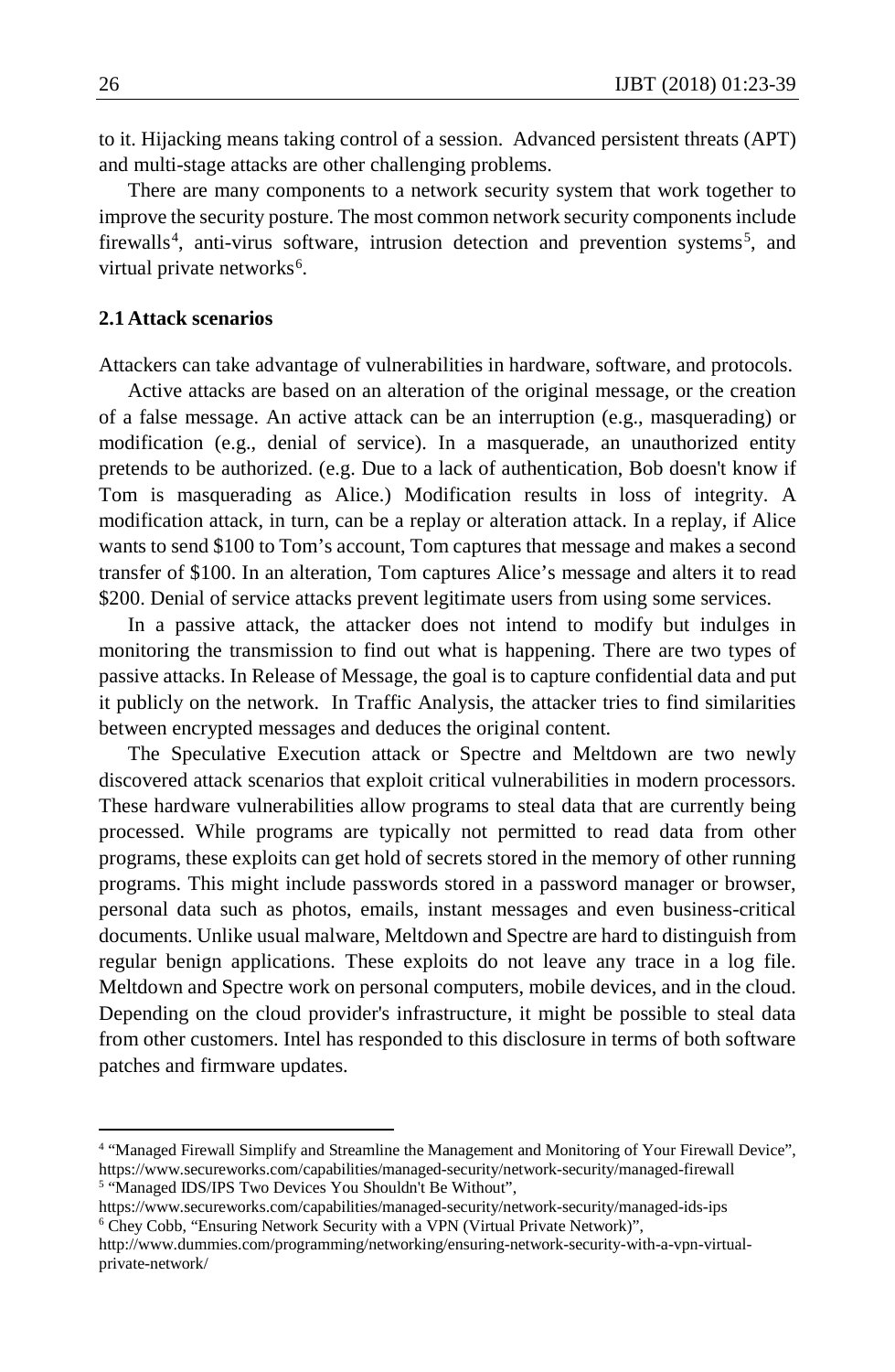Meltdown breaks the most fundamental isolation between user applications and the operating system. If a computer has a vulnerable processor and runs an unpatched operating system, it is not safe to work with sensitive information without the chance of leaking the information. Luckily, there are software patches against Meltdown. Spectre, on the other hand, breaks the isolation between different applications. It allows an attacker to trick error-free programs, which follow best practices, into leaking their secrets. In fact, the safety checks of said best practices actually increase the attack surface and may make applications more susceptible to Spectre.

Speculative Execution is a legitimate procedure that may inadvertently create an opportunity for an attack. In order to improve performance, many CPUs may choose to speculatively execute instructions based on assumptions that are considered likely to be true. During speculative execution, the processor would be verifying these assumptions. If they are valid, then the execution continues. If they are not valid, then the execution is unwound, and the correct execution path can be started based on the actual conditions. It is possible for this speculative execution to have side effects which, if not restored when the CPU state is unwound, can lead to information disclosure.

The "bounds check bypass attack" (Variant 1) allows malicious code to circumvent bounds checking features built into most binaries. Even though the bounds check fails, the CPU will speculatively execute instructions after the bounds checks, and can access memory that the code could not normally access. When the CPU determines the bounds check has failed, it discards any work that was done speculatively; however, some changes to the system can be still observed (in particular, changes to the state of the CPU caches). Malicious code can detect these changes and read the data that was speculatively accessed. [16,](#page-4-0) [17,](#page-4-1) [18](#page-4-2)

"The branch target injection attack" (Variant 2) uses the ability of one process to influence the speculative execution behavior of code in another security context running on the same physical CPU core. Modern processors predict the destination for indirect jumps and calls that a program may take and start speculatively executing code at the predicted location. The tables used to drive prediction are shared between processes running on a physical CPU core, and it is possible for one process to influence (pollute) the branch prediction tables of another process or kernel code. In this way, an attacker can cause speculative execution of any mapped code in another process, in the hypervisor, or in the kernel, and potentially read data from the other protection domain using techniques like Variant 1.

This vulnerability can be fixed either by a CPU microcode update from the CPU vendor, or by applying a software mitigation technique. This mitigation may be applied to the operating system kernel, system programs and libraries, and individual software programs, as needed. 16,[19,](#page-4-3) [20](#page-4-4)

<span id="page-4-0"></span><sup>16</sup> "Hacker News", http://hn.premii.com/#/article/16073874

<span id="page-4-1"></span><sup>17</sup> "CVE-2017-5753", http://cve.mitre.org/cgi-bin/cvename.cgi?name=CVE-2017-5753

<span id="page-4-2"></span><sup>18</sup> "CVE-2017-5715", http://cve.mitre.org/cgi-bin/cvename.cgi?name=CVE-2017-5715

<span id="page-4-3"></span><sup>19</sup> "CVE-2017-5754", https://cve.mitre.org/cgi-bin/cvename.cgi?name=CVE-2017-5754

<span id="page-4-4"></span><sup>20</sup> "Meltdown and Spectre", https://meltdownattack.com/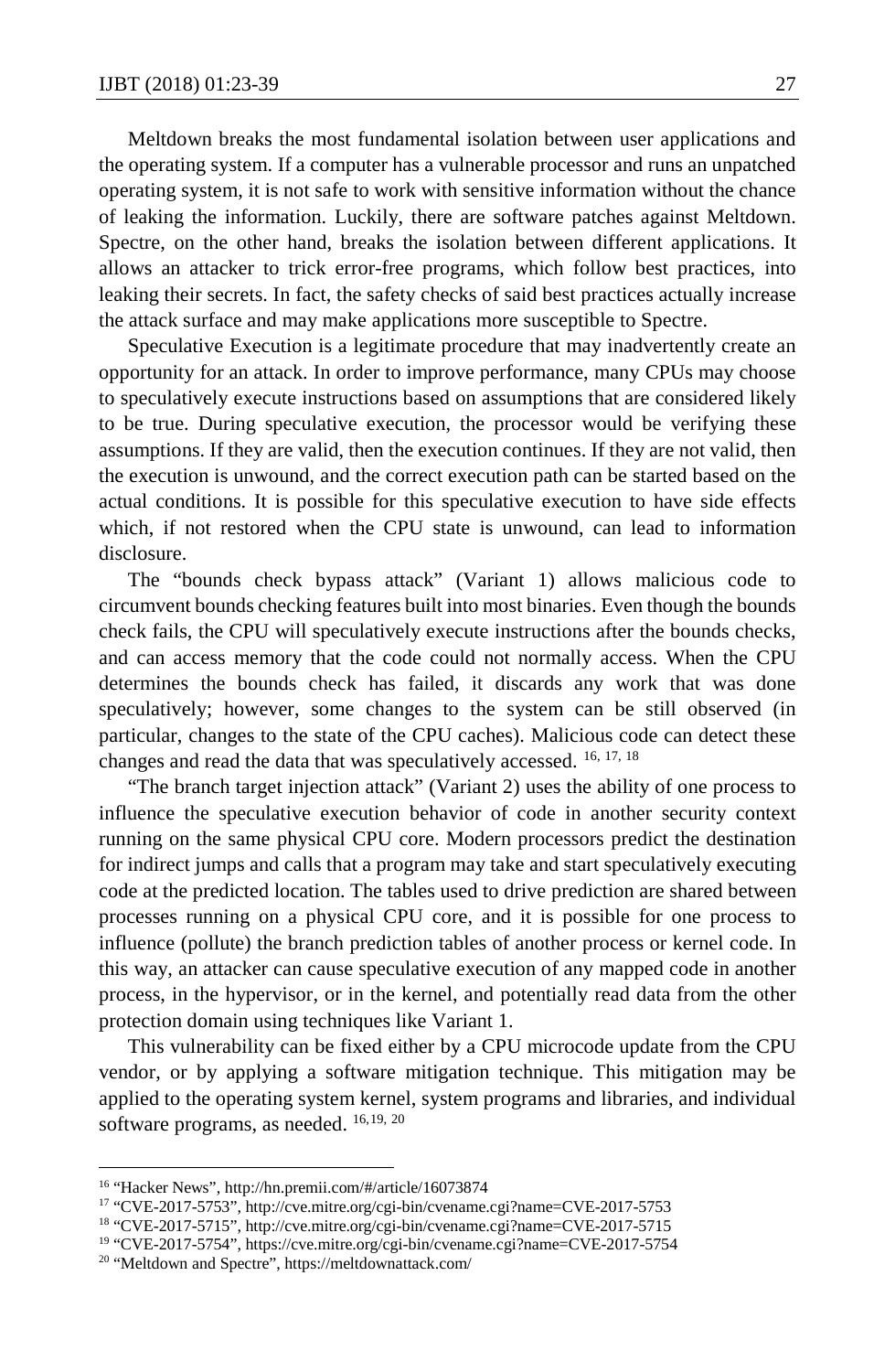# **2.2 Intrusion detection**

An intrusion detection system (IDS) is the modern-day equivalent to the burglar alarm; it constantly monitors the network to look for suspicious activity and can be configured to notify security administrators of any suspected intrusion. An Intrusion Protection System (IPS) goes a step further by sending an alert and preventing the attempted intrusion, say by dropping traffic if a malicious act is detected. Based on the location in a network, an IDS can be host-based, network-based or applicationbased [2, 8, 13, 18].

Host-based IDSs, typically software, are installed on host computers and are used to analyze traffic received by the host. For example, an antivirus device may detect unwelcome traffic and log it for further analysis. Host-based systems might also monitor the OS, system calls, audit logs, and error messages on the host system. While network probes can detect an attack, only host-based systems can determine whether the attack was successful. Additionally, host-based systems can record what the attacker performed on the compromised host.

Network-based IDSs (NIDS) use strategically positioned probes to monitor and analyze all traffic on the target network. While host-based detection cannot detect a ping sweep or a port scan across multiple hosts, network-based IDSs can easily detect such reconnaissance attacks. Network-based sensors generate an alert when these reconnaissance attacks are discovered. As network speeds increase, so must the capabilities of the intrusion detection probes. As the network grows, more probes can be added to ensure proper coverage and security. None of these systems were effective in pinpointing attacks quickly; they were generally used as forensic tools to examine security incidents ex post facto.

Depending on how they function, NIDS can be divided into two types: (a) Behavior-based (or, anomaly-based or statistical) IDS, and (b) Signature-based (or, pattern-based) IDS, also known as misuse detection.

In behavior-based systems, the IDSs try to detect intrusions via deviations from normal or expected behavior. Here, IDSs make a profile of every user during normal operation. When a deviation of this normal behavior is detected, the IDS triggers its alarm. This type of IDS can detect the type of intrusion that has no record of its previous occurrence. In that sense, behavior-based systems can detect new type of attack patterns. A large number of false alarms are a problem with this system.

In signature-based systems, the IDSs maintain a database of known exploits and their attack patterns (also called signatures). While analyzing network packets, if the IDS finds any pattern match to one of those known attack patterns, then it triggers an alarm. This type of IDS needs to analyze every packet in the network as it looks for known attack patterns. This type of IDS produces less number of false positives. Since there are many network-based exploits coming on each month, these need to be updated frequently.

While both techniques can be effective in real-time, both suffer from significant limitations: behavior-based techniques break down under heavy traffic or sudden traffic bursts and signature-based techniques cannot guard against unknown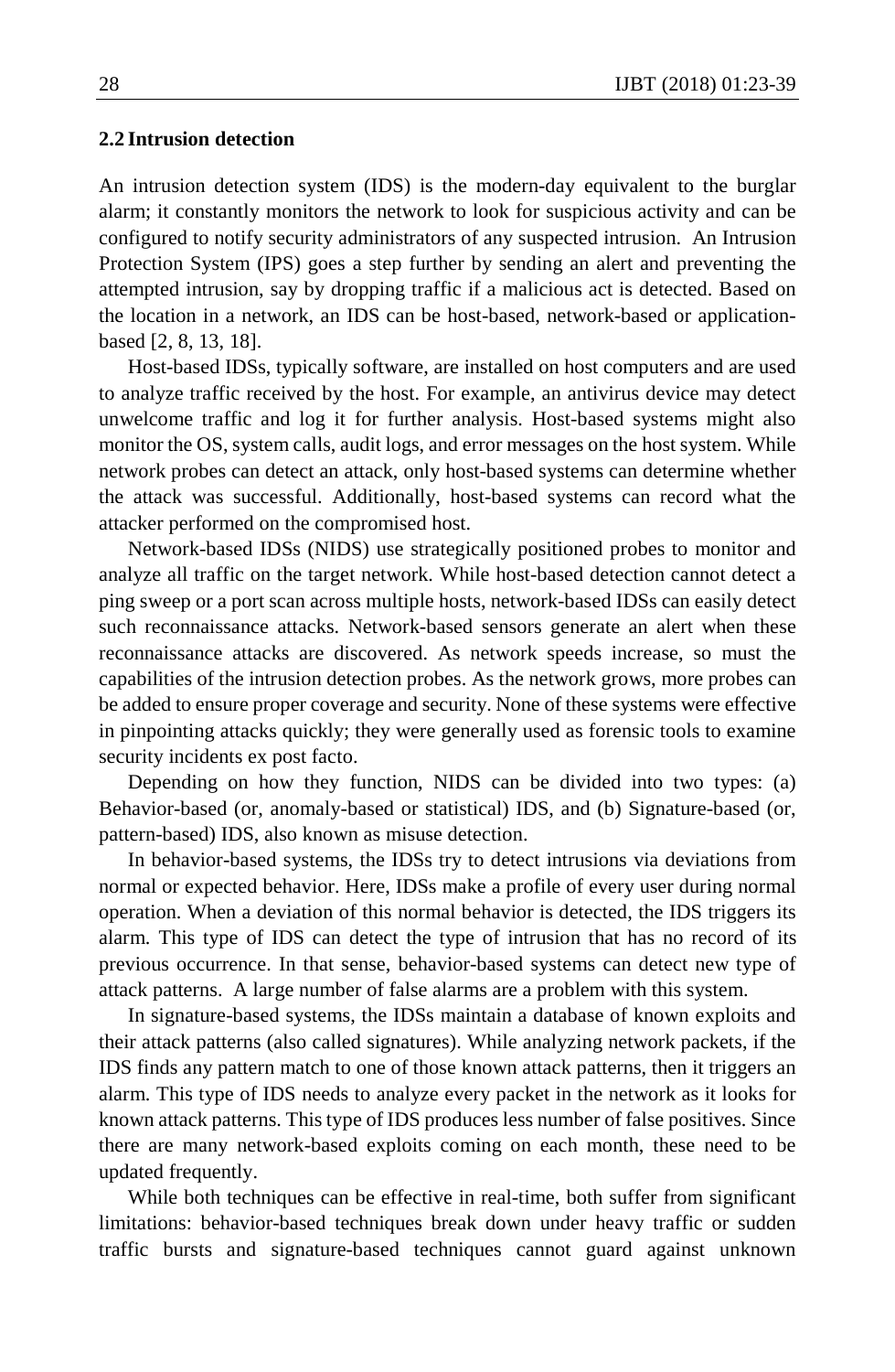intrusions. State-of-the art anomaly detection methods can identify deviations from normal behavior, but they do not offer guidance on what to do next.

Application-based IDS appears to be the latest novelty in the intrusion detection field. These systems fall into three sub-categories:

- Application self-protection (with OWASP<sup>[7](#page-6-0)</sup> being the most well-known Web application security project)
- Web application firewall  $(WAF<sup>8</sup>)$  $(WAF<sup>8</sup>)$  $(WAF<sup>8</sup>)$
- Dynamic application security testing (DAST<sup>[9](#page-6-2)</sup>)

When it comes to web applications, the majority of companies do not have resources to fix vulnerabilities. A good option is to apply an automated process combining WAF and DAST. Being a passive security system, firewall itself is not capable of recognizing bad content in the traffic. Redirecting the flow to DAST and receiving an "alert" about malicious traces, firewall memorizes the rules and collects them. In its turn, DAST produces reports on application security vulnerabilities.

There are a number of commercial intrusion detection systems in the market: Juniper, McAfee, Cisco, Symantec, etc. These IDSs generally do not provide an ideal performance as advertised. Some of the effective host-based open source IDSs are:  $OSSEC<sup>10</sup>$  $OSSEC<sup>10</sup>$  $OSSEC<sup>10</sup>$ , and Tripwire<sup>11</sup>. Some of the popular open source NIDS are: Snort<sup>12</sup>, Real SecureNet, Suricata<sup>13</sup>, and Bro.

Snort generates thousands of alerts in a small time. A sample is shown in the Table 2 below. A table like this is usually the starting point for the application of machine learning. Each row of such a table describes an observation or alert. The fields (columns) in each observation may include source IP, destination IP, start and end times, protocol type, number of failed login attempts, number of file operations, number of failed connections from the same host, and so on. These fields are also called features (or attributes). A typical data set may contain millions of alerts (rows) and well over fifty features. An alert is nothing but a capture of an event (or events) that occurred at a given time; it does not mean an intrusion has occurred. Our goal is to look for a meaning in these patterns. Certain collections of alerts may indicate some nefarious activity. Collecting alerts from an IDS is just one way of taking the vital signs of a computer system. There are other ways, such as looking at the system calls generated by the operating system [15].

<span id="page-6-0"></span><sup>7</sup> "Welcome to OWASP", https://www.owasp.org/index.php/Main\_Page

<span id="page-6-1"></span><sup>8</sup> Chandan Kumar, "5 Open Source Web Application Firewall for Better Security",

https://geekflare.com/open-source-web-application-firewall/, September 4, 2016

<sup>9</sup> Ian Muscat, "DAST vs SAST: A Case for Dynamic Application Security Testing",

<span id="page-6-3"></span><span id="page-6-2"></span>https://www.acunetix.com/blog/articles/dast-dynamic-application-security-testing/, September 6, 2017

<sup>10</sup> "OSSEC: Open Source HIDS SECurity", http://ossec.github.io/index.html

<span id="page-6-4"></span><sup>11</sup> "Tripwire", https://github.com/Tripwire/tripwire-open-source

<span id="page-6-5"></span><sup>12</sup> "Snort", https://www.snort.org/

<span id="page-6-6"></span><sup>13</sup> "Suricata", https://suricata-ids.org/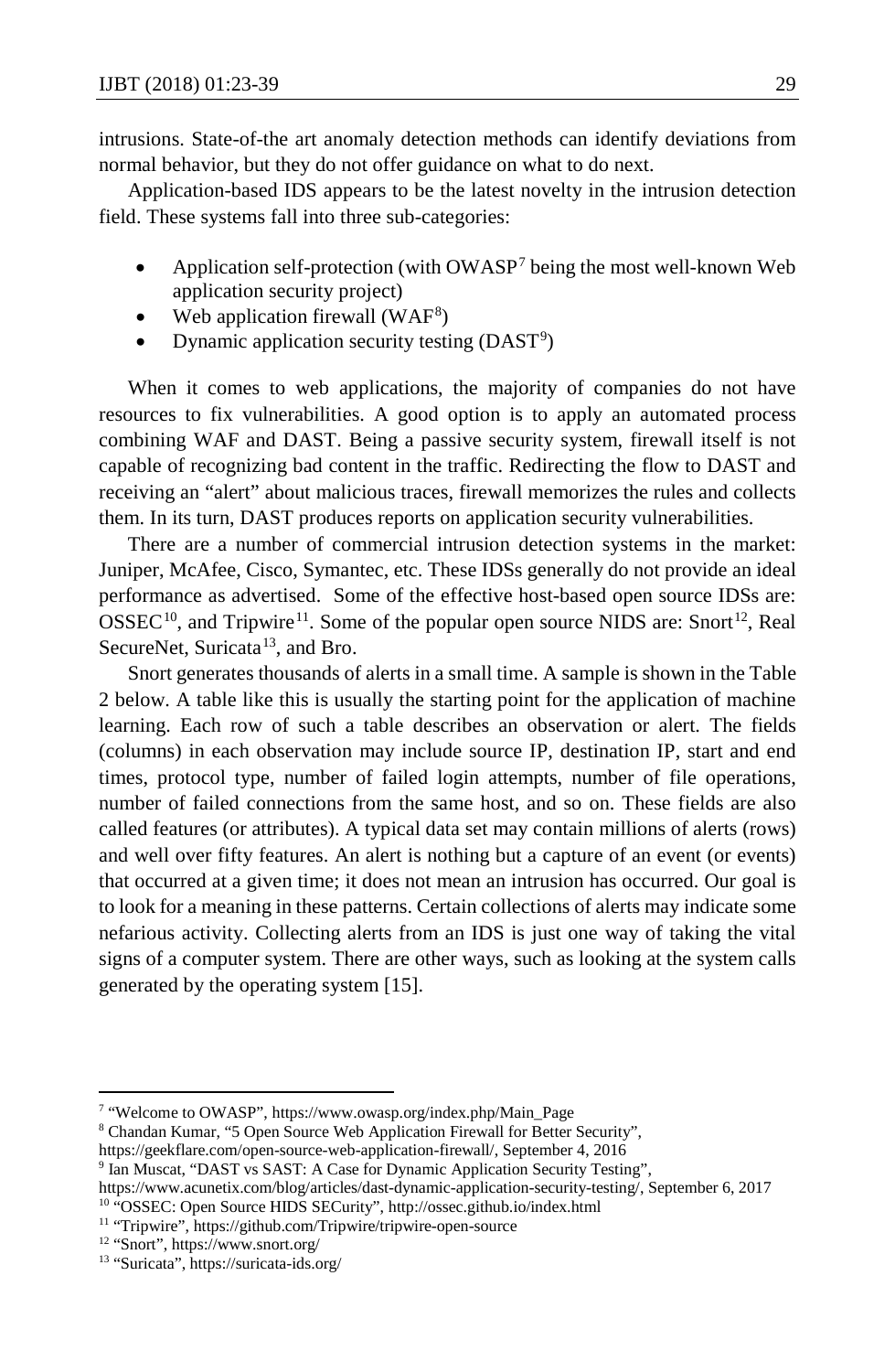| T                                                                              | <b>Time</b>            | src_port | <b>Dest</b><br>port | src_ip        | dest_ip        | <b>Severity</b> |
|--------------------------------------------------------------------------------|------------------------|----------|---------------------|---------------|----------------|-----------------|
| Adobe<br>Products<br>Violation                                                 | Sep 01 '14<br>00:17:50 | Medium   | Large4              | 46.178.180.36 | 33.85.222.155  | High            |
| Aggressive<br>Aging                                                            | Sep 01 '14<br>00:23:00 | Medium   | Large <sub>4</sub>  | 15.226.10.38  | 25.46.150.139  | Low             |
| Apache<br>Server<br>Protection<br>Violation                                    | Sep 01 '14<br>04:17:11 | Medium   | Large4              | 53.197.36.240 | 20.213.101.107 | High            |
| Application<br><b>Servers</b><br>Protection<br>Violation                       | Sep 01 '14<br>04:23:00 | Medium   | Large <sub>4</sub>  | 21.69.151.82  | 3.138.44.87    | High            |
| <b>BACKDOO</b><br>$R:$ SSH<br>Server<br>Running on<br>Non-<br>Standard<br>Port | Sep 01 '14<br>08:34:55 | Medium   | Large <sub>5</sub>  | 2.93.222.122  | 27.131.204.222 | Low             |
| BitTorrent:<br><b>DHT</b><br>Tracker<br>Communicat<br>ions (UDP)               | Sep 01 '14<br>08:41:36 | Medium   | Large <sub>5</sub>  | 51.105.11.21  | 15.40.86.223   | High            |
| Content<br>Protection<br>Violation                                             | Sep 01 '14<br>08:47:00 | Medium   | Large1              | 19.39.134.253 | 19.177.132.149 | High            |

#### **Table 2** A Sample Data Set

# **3. Modern face of machine learning**

Banks and others in financial industry use Machine Learning (ML) to gain insights from data, and to prevent fraud. The insights can also identify investment opportunities, or help investors know when to trade. ML can also identify clients with high-risk profiles.

Machine Learning posits that computers can learn from data without being explicitly programmed to perform specific tasks. In fact, data is key when it comes to building systems using ML. The adage that more data means better models is true when it comes to ML. The input to a ML model could be structured or unstructured data, network data, click-stream data or behavior data and the output is a score or a class label.

Data sets are growing larger. As the volume, velocity, and variability of data streams increase, so does the challenges. Even within a single network, the most basic characteristics – such as bandwidth, duration of connections, and application mix – can exhibit immense variability, rendering them unpredictable. While tools often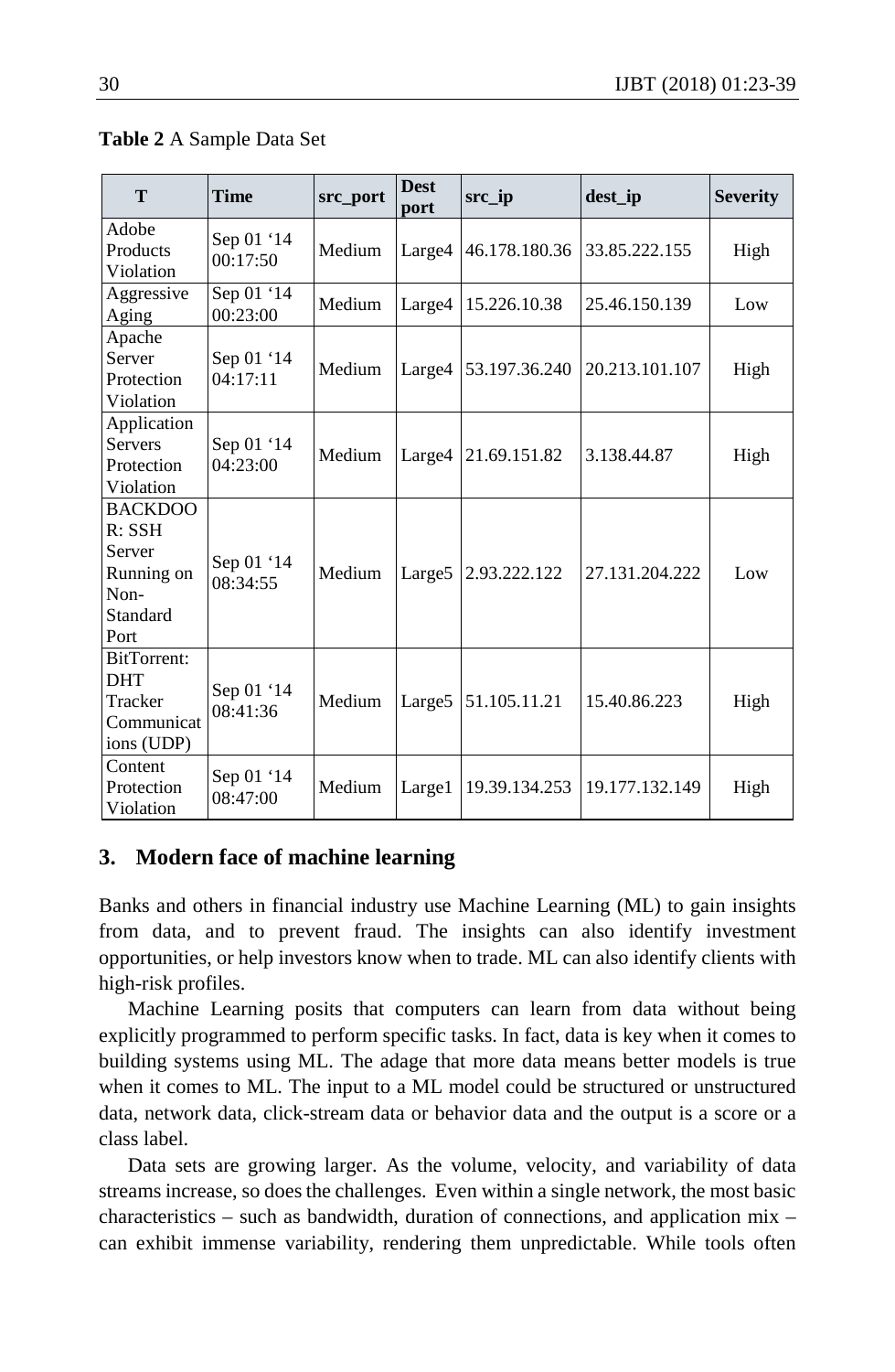work well with thousands of records and a few megabytes of data, they do not scale up well while handling real-world problems, measured in gigabytes or even terabytes of data.

As models are exposed to new data, they incrementally adapt. They learn from previous model stages to produce reliable, repeatable decisions and results. It is a science that is not new – but one that has gained fresh momentum  $[5, 21, 23, 25]$ .

### **3.1 Data collection**

Table 2 is an example of an unlabeled data set. Traditionally, a security expert examines each row of this table and assigns a label YES for a breach and NO, otherwise. Such labelled data, created laboriously, constitutes the training data for a supervised machine learning algorithm. Then the algorithm learns to classify the rows into two categories: intrusive and benign. Thus, a well-crafted anomaly detection algorithm may be able to generalize (from what it has learned from the training data) and detect an intrusion when presented with data it has not seen earlier [2, 24, 25].

Broadly speaking, there are three stages in the application of ML to solve any problem: preprocessing, training and validation of a model, and post-processing. The training and validation stage has been automated with excellent algorithms and opensource codes (e.g. Scikit-learn<sup>14</sup>, Tensor Flow<sup>[15](#page-8-1)</sup>) to implement these algorithms. The bulk of the time and effort is normally spent during the pre- and post-processing (evaluation) stages where the purpose is to gain insight as such human intervention is still required.

A significant challenge in devising an evaluation plan is the lack of publicly available datasets, such as those available in, say, image processing. The two publicly available datasets that – the DARPA/Lincoln Labs packet traces [16, 17], and the KDD Cup dataset derived from them [12] – are almost two decades old, and no longer adequate for any current study.

#### **3.2 Pre-processing**

 $\overline{a}$ 

Raw data is often unusable for ML purposes. Data wrangling is the process of cleaning and unifying messy and complex data sets for easy access and analysis. This process typically includes manually converting/mapping data from one raw form into another format to allow for more convenient consumption and organization of the data. There may be missing data, inconsistent data use (e.g., a cardinality feature may contain "North", "north", and "N", all identical in meaning), and numeric data with nonnumeric characters, among many other possible problems. This step also involves combining multiple data sources to a single usable source and normalizing data so that all feature values are within a standard range, say in [0,1].

<sup>14</sup> "scikit-learn", http://scikit-learn.org/stable/

<span id="page-8-1"></span><span id="page-8-0"></span><sup>15</sup> "About TensorFlow", https://www.tensorflow.org/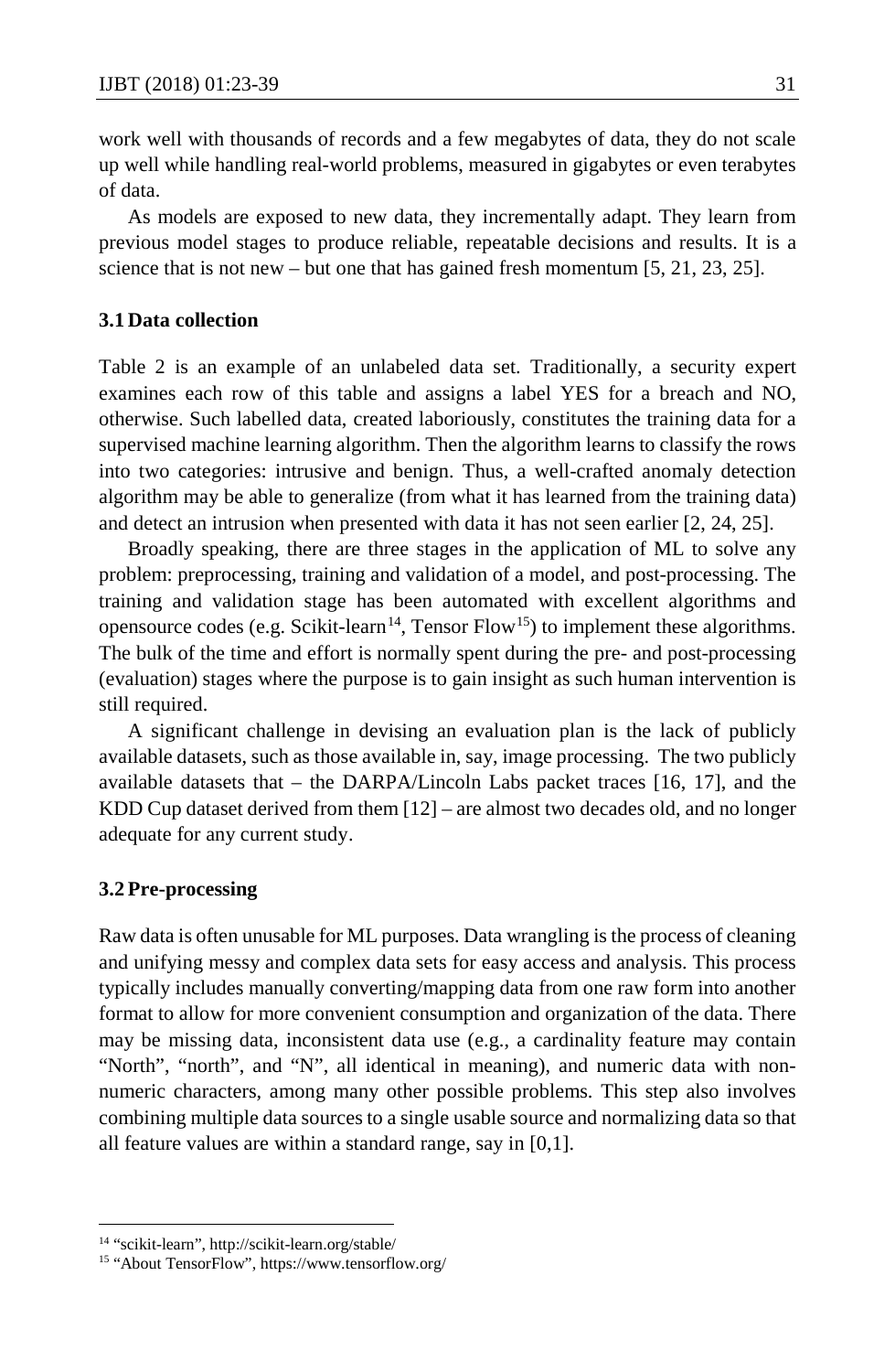For illustration, assume that we have a labelled data set, comprised of 41 columns and millions of rows. To detect an intrusion, we might use a classification algorithm and make a prediction of the class label. A first step of the procedure would be to download the data and examine it. To read the data and the labels we can use Python's pandas.read\_csv function and process the resulting data frame using the following process\_data function.

```
def process_data(X, y):
    X = X.drop(41, 1)X[1], uniques = pandas.factorize(X[1])
    X[2], uniques = pandas.factorize(X[2])
    num examples = 10**6X = X[0:num examples]
    y = y[0:num_examples]X = numpy.array(X)y = numpy.array(y).ravel()
     return X, y
```
All this function does is drop the label field (column 41) from X and turn categorical features in columns 1 and 2 into integers, then picks the first million rows and returns the resulting numpy arrays. This idea can be used if one is trying to map source IP's to some numerical values, thus:

```
df['ID'] = pd.factorize(df.SrcIP)[0]
```
Result

| SrcIP         | ΙD |
|---------------|----|
| 192.168.1.112 | 0  |
| 192.168.4.118 | 1  |
| 192.168.1.112 | 0  |
| 192.168.4.118 | 1  |
| 192.168.5.122 | 2  |

The next step is feature engineering [3, 19]. Feature engineering is the process of using domain knowledge to create features that make machine learning algorithms work. Feature engineering is fundamental to the application of machine learning, and is both difficult and expensive. The table above shows only six features: time, src port, dest port, src ip, dest ip and severity. (What the table did not show is whether or not the alert is a result of a breach of security.) A security expert may feel that the features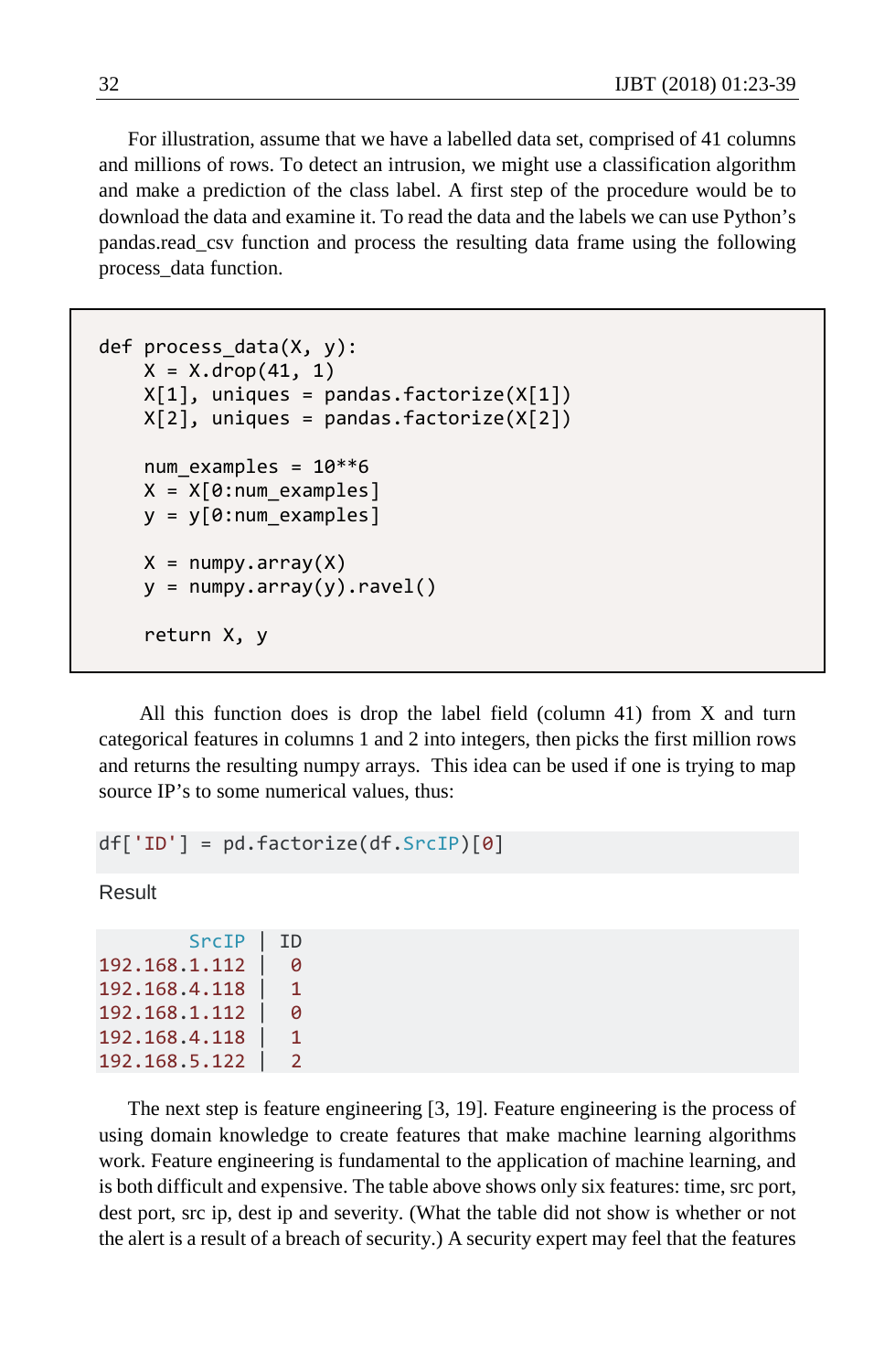selected may not suit her objective. To develop a user profile, subjective features like host ID, time of log-in, commands used, data entry modalities (speed of typing, keyboard Vs mouse usage) may be more relevant. To profile a program, objective features like system calls generated, resources used (CPU time, Memory, Buffers, etc.) may be more appropriate. In the context of intrusion detection, anomalous actions often happen in bursts rather than as isolated events. Due to this reason, time-based features like (a) the number of flows to unique source/destination IP addresses inside the network in the last T seconds to/from the same destination/source and (b) the number of flows from the source IP to the same destination port in the last T seconds, [4] occur.

Another rule of machine learning is to use a training set with instances drawn from all classes in equal proportions. Also, these algorithms perform better when trained with large data sets from each class. One finds only a few anomalies in a large data set. A machine trained with large chunks of normal data (positive examples) performs better in recognizing normal data and it would be foolhardy to expect it to perform well on abnormal data (negative examples).

Dealing with unbalanced datasets entails strategies such as improving classification algorithms or balancing classes in the training data during preprocessing. The later technique is preferred as it has wider application. The main objective of balancing classes is to either increase the frequency of the minority class or decrease the frequency of the majority class using a variety of techniques like under-sampling the majority class, over-sampling the minority class, synthetic minority over-sampling (SMOTE) – where a subset of data is taken from the minority class as an exemplar and new instances are created [9]. This author had used an Earth model to synthetically create a data set of minority class (underground nuclear explosions) while discriminating explosions from earthquakes [16].

#### **3.3 Model building and validation**

To make a prediction, one can use any of the classifiers available in the library. For example, logistic regression is used in the next section.

# **3.4Evaluation of classification models**

Evaluation of the classification model is an important post-processing step. In this connection, there are several important issues that need to be addressed:

- (a) What is the purpose of model evaluation? We use a model evaluation procedure to estimate how well a model will generalize to out-of-sample data. We also need a model evaluation metric to quantify model performance.
- (b) What are some of the evaluation procedures?
	- i. A simple way to evaluate a model is to split the data set into a training set and a test set. This split is best done with packaged s/w tools built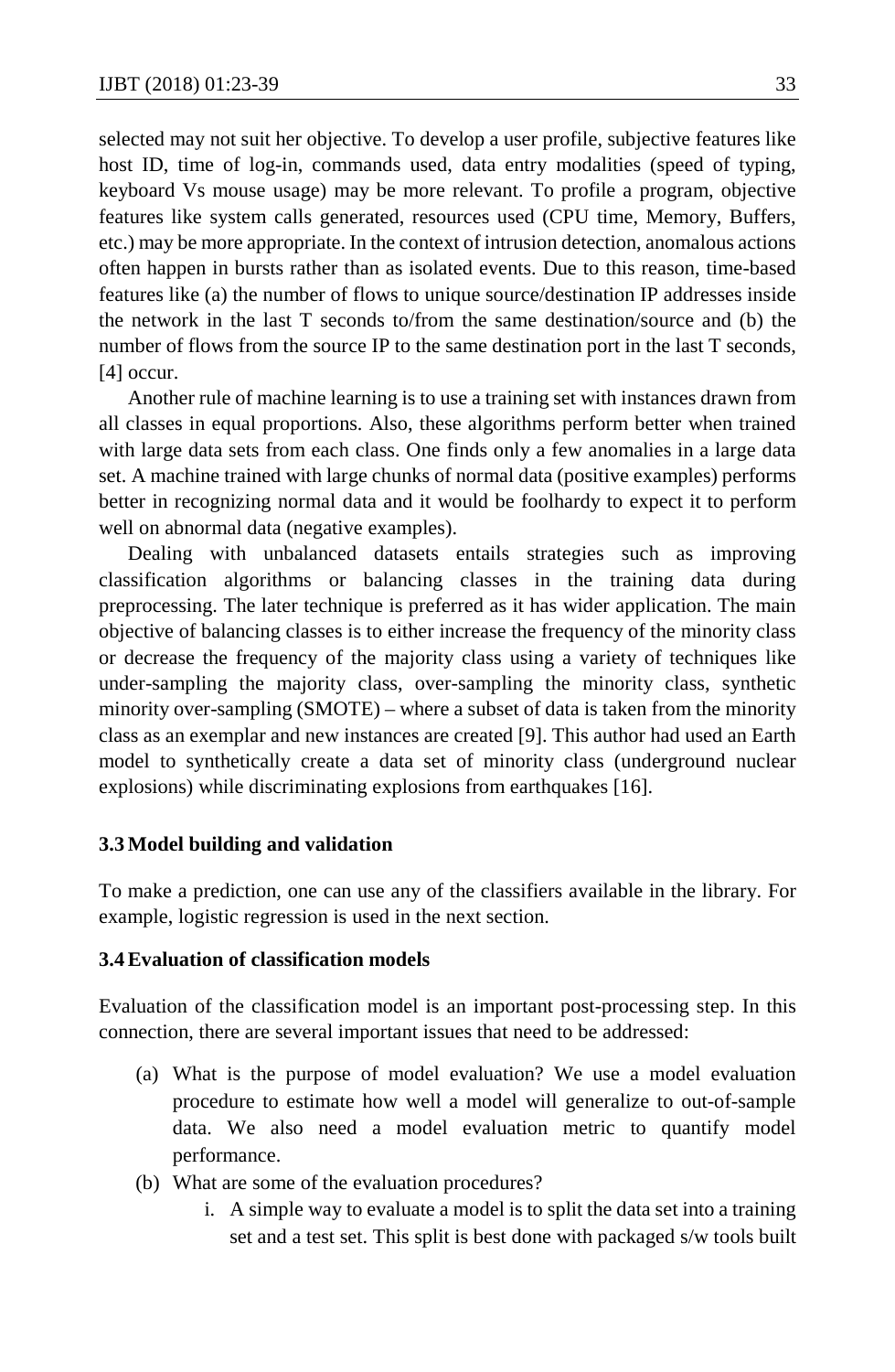into Scikit or TensorFlow. While fast and simple, this step also gives a better estimate of out-of-sample performance, although it is still a high-variance estimate.

```
# split X and y into training and testing sets
#from sklearn.cross_validation import train_test_split
X_train, X_test, y_train, y_test=train_test_split(X,y,
random_state=0)
```
- ii. K-fold Cross Validation: This systematically creates "K" training splits and averages the results. This runs K-times slower, but gives even a better estimate of out-of-sample performance, although it is still a high-variance estimate.
- iii. The model itself can be evaluated depending on the type of problem the model is solving. In regression problems, the usual metrics are mean absolute error, mean square error and the root mean square (RMS) error. If it is a classification problem, accuracy is the traditional metric. The question to be answered is: Can we predict an intrusion status given some measurements on system health?

```
# train a logistic regression model on the training set
#from sklearn.linear_model import LogisticRegression
logreg = LogisticRegression()
```

```
logreg.fit(X train, y train)
```

```
# make class predictions for the testing set
```

```
y pred class = logreg.predict(X test)
```
(c) Now calculate the classification accuracy which is defined as the percentage of correct predictions

```
# calculate accuracy
from sklearn import metrics
print(metrics.accuracy_score(y_test, y_pred_class))
0.692708333333
```
- (d) Null accuracy is the accuracy that could be achieved by predicting the most frequent class (here, normal with no intrusion). For brevity, this calculation is not shown here.
- (e) For the binary classification (normal Vs intrusive) model being built here from 192 (rows) alerts, only the first 28 results are shown below: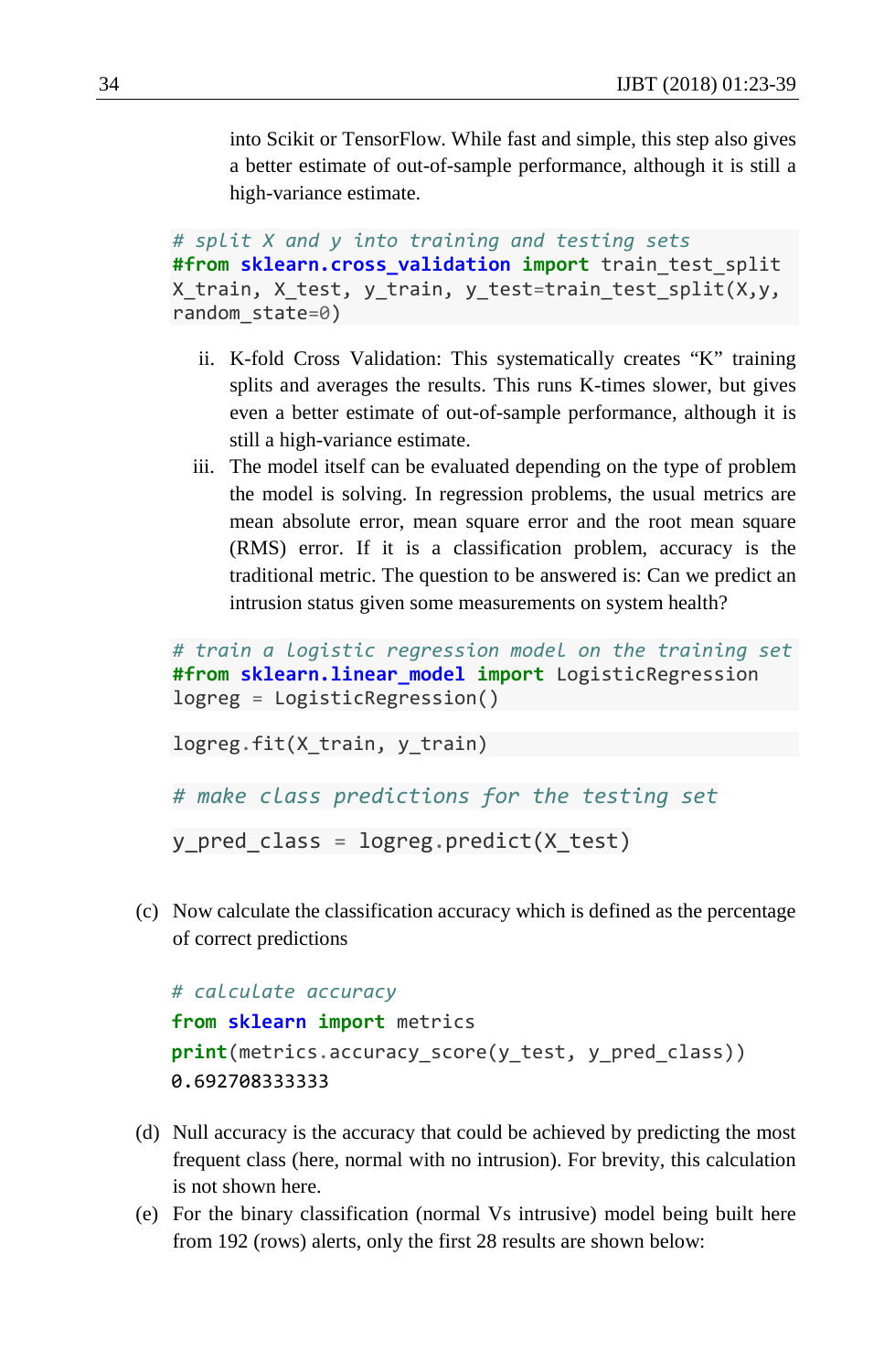```
# print the first 25 true and predicted responses
from __future__ import print_function
print('True:', y_test.values[0:25])
print('Pred:', y_pred_class[0:25])
```

| True: [1001001100110000100011000] |  |  |  |  |  |  |  |  |  |  |  |  |  |
|-----------------------------------|--|--|--|--|--|--|--|--|--|--|--|--|--|
|                                   |  |  |  |  |  |  |  |  |  |  |  |  |  |

- (f) The Confusion Matrix gives a more complete picture of how the classifier is performing. Also, it allows one to compute various classification metrics, and these metrics can provide valuable guidance in model selection. Here, this is a 2x2 matrix because there are 2 response classes. Every observation in the testing set is represented in exactly one box. The basic terminology used is as follows:
	- **True Positives (TP):** The model *correctly* predicted that there IS an intrusion
	- **True Negatives (TN):** The model *correctly* predicted that there is NO intrusion
	- **False Positives (FP):** The model *incorrectly* predicted that there IS intrusion (a "Type I error")
	- **False Negatives (FN):** The model *incorrectly* predicted that there is NO intrusion (a "Type II error").

```
#IMPORTANT: first argument is true values, second argument is 
predicted values
```
print(metrics.confusion matrix(y test, y pred class))

```
[[118 12]
 [ 47 15]]
```

```
# save confusion matrix and slice into four pieces
confusion = metrics.confusion_matrix(y_test, y_pred_class)
TP = \text{confusion}[1, 1]TN = \text{confusion}[0, 0]FP = configuration[0, 1]FN = \text{confusion}[1, 0]
```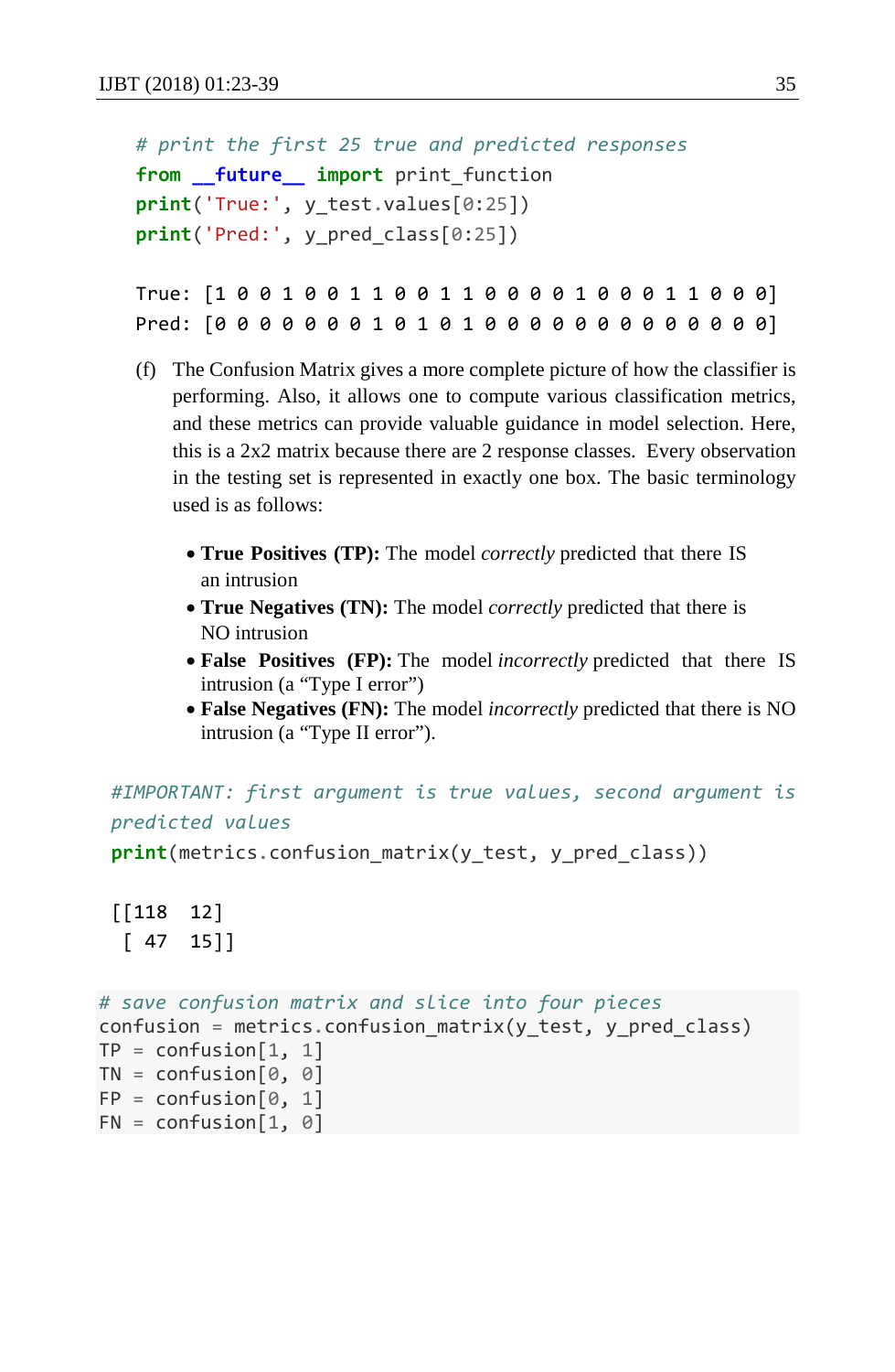|                | <b>Predicted:</b> | <b>Predicted:</b> |     |
|----------------|-------------------|-------------------|-----|
| $n = 192$      |                   |                   |     |
| <b>Actual:</b> |                   |                   |     |
| Ω              | $TN = 118$        | $FP = 12$         | 130 |
| <b>Actual:</b> |                   |                   |     |
|                | $FN = 47$         | $TP = 15$         | 62  |
|                |                   |                   |     |
|                | 165               | 27                |     |
|                |                   |                   |     |

The confusion matrix can be used to calculate several performance metrics of the classifier, as discussed below:

Classification accuracy, defined as  $(TP + TN)/(TP + TN + FP + FN)$ , is the easiest metric to understand.

```
print((TP + TN) / float(TP + TN + FP + FN))print(metrics.accuracy score(y test, y pred class))
0.692708333333
```
Other metrics can be calculated likewise by replacing the first line of the above code snippet by the appropriate formula, as shown below:

*Sensitivity* =  $(TP)/(TP + FN)$  = 0.241935483871 tells how sensitive the classifier is in detecting positive (intrusive) instances. That is, how often the prediction is correct when the actual value is positive?

*Specificity* =  $(TN)/(TN + FP)$  = 0.907692307692 tells how often the prediction is correct when the actual value is negative?

*False Positive Rate* = (FP)/(TN + FP) =  $0.0923076923077$  tells how often is the prediction incorrect when the actual value is negative.

*Precision* =  $(TP)/(TP + FP)$  = 0.55555555555556 tells how often is the prediction correct when a positive value is predicted. That is, how "precise" is the classifier while predicting positive instances?

### **3.5 Which metrics to use?**

The choice of metric depends on the objective in modeling. For spam filtering (positive class is "spam"), one optimizes for precision or specificity because false negatives (spam goes to the inbox) are more acceptable than false positives (non-spam is caught by the spam filter). For a fraud detector (positive class is "fraud"), one optimizes for sensitivity because false positives (normal transactions that are flagged as possible fraud) are more acceptable than false negatives (fraudulent transactions that are not detected). In intrusion detection applications, a false positive, requires spending expensive analyst time examining the reported incident only to eventually realize that it reflects benign activity and can quickly render the NIDS ineffective.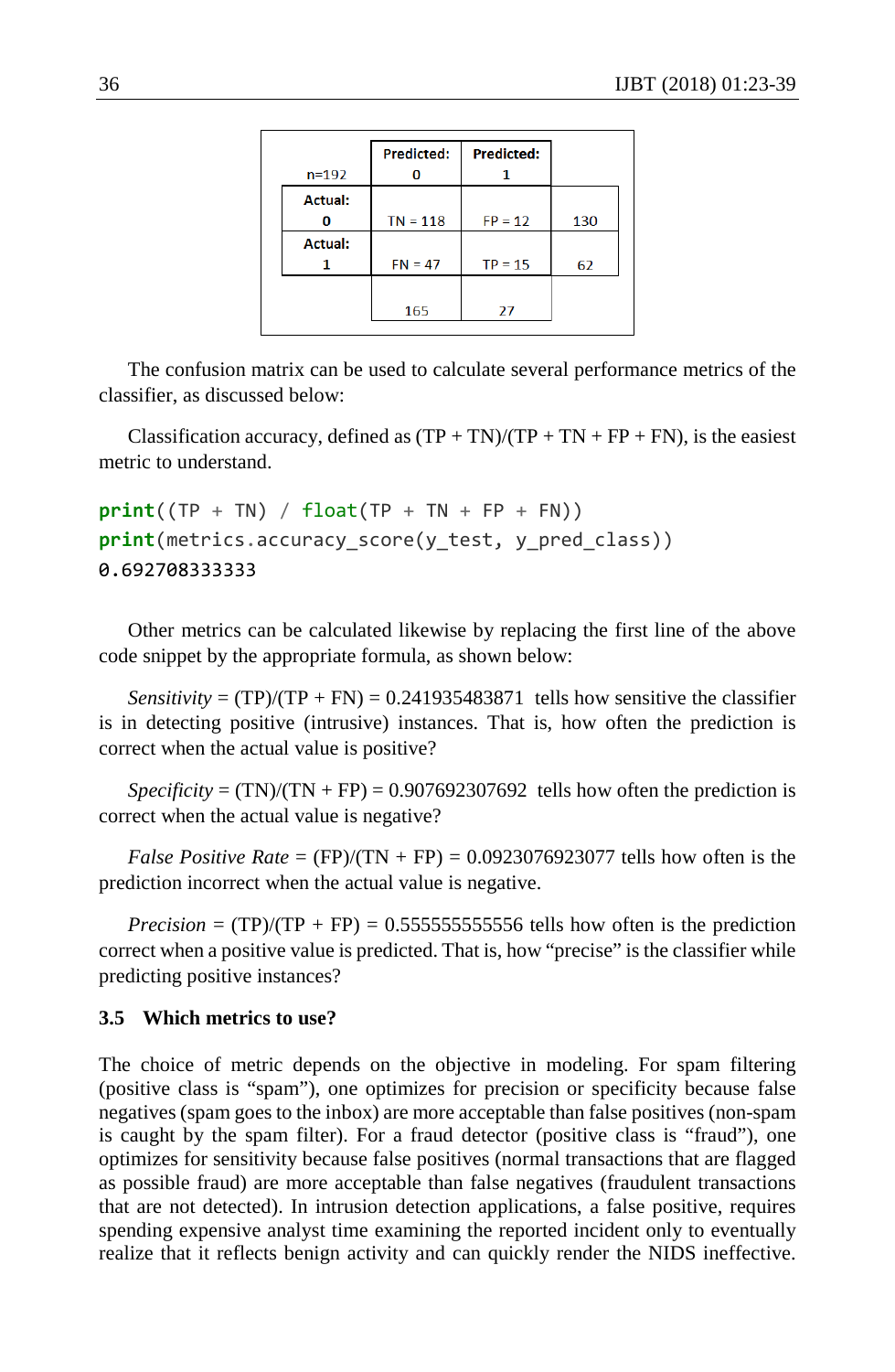False negatives, on the other hand, have the potential to cause serious damage to an organization: even a single compromised system can seriously undermine the integrity of the IT infrastructure. Systems that aim at minimizing FNs also tend to increase FPs. To guarantee that no terrorist passes through an airport security, you may have to risk frisking a grandmother!

### **3.6 Adjusting classification threshold**

A threshold of 0.5 is normally used in binary classification problems to relate class predictions to probabilities. It is straightforward to print, say the first 10, predicted responses using the command logreg.predict(X\_test)[0:10] and the corresponding predicted probabilities by the command logreg.predict proba(X test)[0:10,:] and plot a histogram of the predicted probabilities.

# **3.7 ROC and AUC**

Sensitivity and specificity have inverse relationship. Although both are affected by the threshold, it is possible to study the effect of the threshold by plotting the ROC (Receiver Operating Characteristic) curve, which is a plot of the true-positive rate on the y-axis (i.e., sensitivity) and false-positive rate (i.e.,  $1$  – specificity) on the x-axis, for all possible classification thresholds. For an ideal classifier (high sensitivity and high specificity), the ROC curve hugs the upper left corner of the graph [Fawsett, '06]. This curve can be obtained by running the ROC Curve function from the Scikit-Learn's Metrics module with the true values of the testing set stored in y\_test, as the first argument and the predicted probabilities stored in y\_pred\_prob, (NOT y\_pred\_class) as the second argument.

The AUC is literally the area under the ROC curve and represents the percentage of the total area under the ROC. A higher AUC value is indicative of a better overall classifier as such AUC is often used as a single-number indicator of the performance of the classifier as an alternative to classification accuracy.

### **4. Summary**

The first part of this paper examined the state-of-the-art of computer security in the light of evolving advances in mobile and cloud computing with special attention to intrusion detection. The second part identified spam filtering and fraud detection where ML scored significant successes. Intrusion detection did not score as well in terms of its large-scale adaptation in commercial products probably because it is not a single problem but a syndrome. It seems that ML is good at identifying known patterns of attack (is this pattern there?) and not so good at identifying evolving attack patterns, especially if the attacker can inspect the models being used. As Richard Hamming famously said, "The purpose of computation is insight, not numbers," ML can be profitably used to gain insight into the operation and interpretation of intrusion detection systems because it can do a lot more, a lot faster.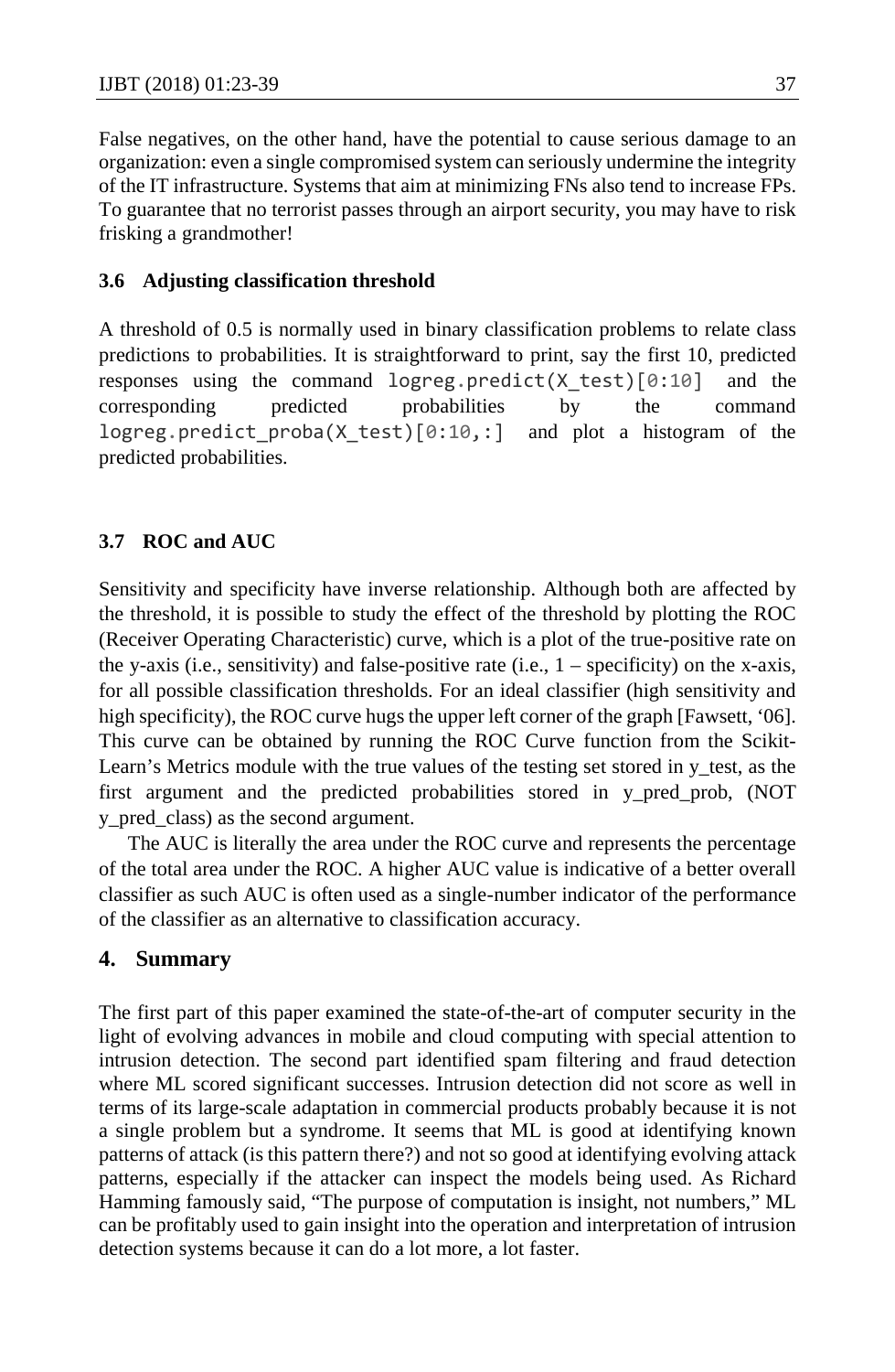# **References**

- 1. F. Abagnale: Talks at Google, https://www.youtube.com/watch?v=vsMydMDi3rI, November 27, 2017
- 2. E. Aroms: NIST Special Publication 800-94 Guide to Intrusion Detection and Prevention Systems (Idps). CreateSpace, Paramount, CA (2012)
- 3. Arvin L. Bluma and Pat Langley: Selection of relevant features and examples in machine learning. Artificial Intelligence, 97, 245-271, 1997
- 4. Varun Chandola, Eric Eilertson, Levent Ert¨oz, Gy¨orgy Simon and Vipin Kumar: Data Mining for Cyber Security. Data Warehousing and Data Mining Techniques for Computer Security, http://minds.cs.umn.edu/publications/chapter.pdf, Springer (2006)
- 5. Vu Dao and V. Rao Vemuri. Computer Network Intrusion Detection: A Comparison of Neural Networks Methods. Differential Equations and Dynamical Systems (Special Issue on Neural Networks), 2002
- 6. Tom Fawsett: An Introduction to ROC Analysis. Pattern Recognition Letters, 27, 861-874 (2006)
- 7. R. Fontugne, J. Mazel, K. Fukuda: Hashdoop: a mapreduce framework for network anomaly detection. IEEE conference on computer communications workshops (INFOCOM WKSHPS). 494–499 (2014)
- 8. P. Garcia-Teodoro, J. Diaz-Verdejo, G. Macia-Fernandez, and E. Vazquez: Anomaly-based network intrusion detection: techniques, systems and challenges. Computers & Security, **28** (1- 2), 18-28 (2009)
- 9. Fithria Siti Hanifah, Hari Wijayanto, Anang Kurnia: SMOTE Bagging Algorithm for Imbalanced Data Set in Logistic Regression Analysis. Applied Mathematical Sciences, 9, 2015
- 10. G.S. Jang, F. U. Dowla, and V. Vemuri: Application of neural networks for seismic phase identification. Proc. IJCNN 91, Singapore, 899-904 (1991)
- 11. S. Kamaruddin and V. Ravi: Credit card fraud detection using big data analytics: use of PSOAANN based one-class classification. International Conference on Informatics and Analytics, Pondicherry, August 2016
- 12. KDD cup data. http://kdd.ics.uci.edu/databases/kddcup99/kddcup99.html
- 13. Nathan Keegan, Soo Yeon Ji, Aastha Chaudhary, Claude Concolato, Byunggu Yu and Dong Hyun Jeong: A survey of cloud-based network intrusion detection analysis. Human-centric Computing and Information Sciences, 6:19 (2016)
- 14. Raghu Krishnapuram and Anirban Mondal: Upcoming research challenges in the financial services industry: a technology perspective. http://www.idrbt.ac.in/assets/publications/Journals/Volume\_01/Chapter\_04.pdf, IJBT, 1, 66-84 (2017)
- 15. Yihua Liao and V. Rao Vemuri: Using text categorization techniques for intrusion detection. Proc. Usenix, San Francisco, August 2002
- 16. R. Lippmann, R. K. Cunningham, D. J. Fried, I. Graf, K. R. Kendall, S. E. Webster, and M. A. Zissman: Results of the 1998 DARPA offline intrusion detection evaluation. Proc. Recent Advances in Intrusion Detection, 1999
- 17. R. Lippmann, J. W. Haines, D. J. Fried, J. Korba, and K. Das: The 1999 DARPA off-line intrusion detection evaluation. Computer Networks, 34(4), 579–595, October 2000
- 18. Chilukuri K. Mohan and Kishan G. Mehrotra: Anomaly detection in banking operations. http://www.idrbt.ac.in/assets/publications/Journals/Volume\_01/Chapter\_02.pdf, IJBT, 1, 16- 48, 2017
- 19. Nguyen H. T., Petrović S., Franke K.: A comparison of feature-selection methods for intrusion detection. In. Kotenko I., Skormin V. (eds.) Computer Network Security, MMM-ACNS 2010, Lecture Notes in Computer Science, 6258, Springer, Berlin, Heidelberg (2010)
- 20. Sanjay Rawat, Arun K. Pujari, V. P. Gulati, V. Rao Vemuri: Intrusion detection using text processing techniques with a binary-weighted cosine metric. Journal of Information Assurance and Security, 2005